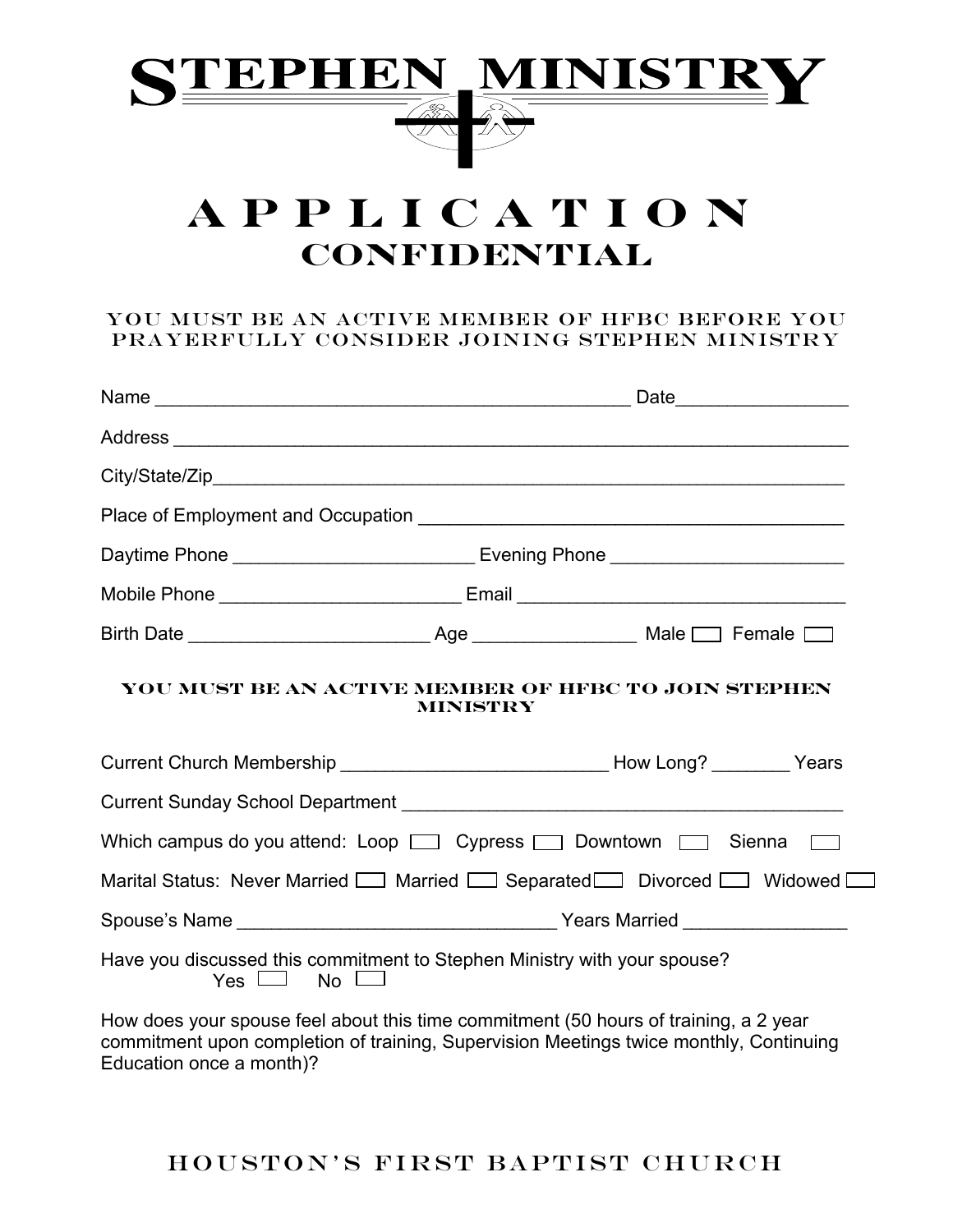HOUSTON'S FIRST BAPTIST CHURCH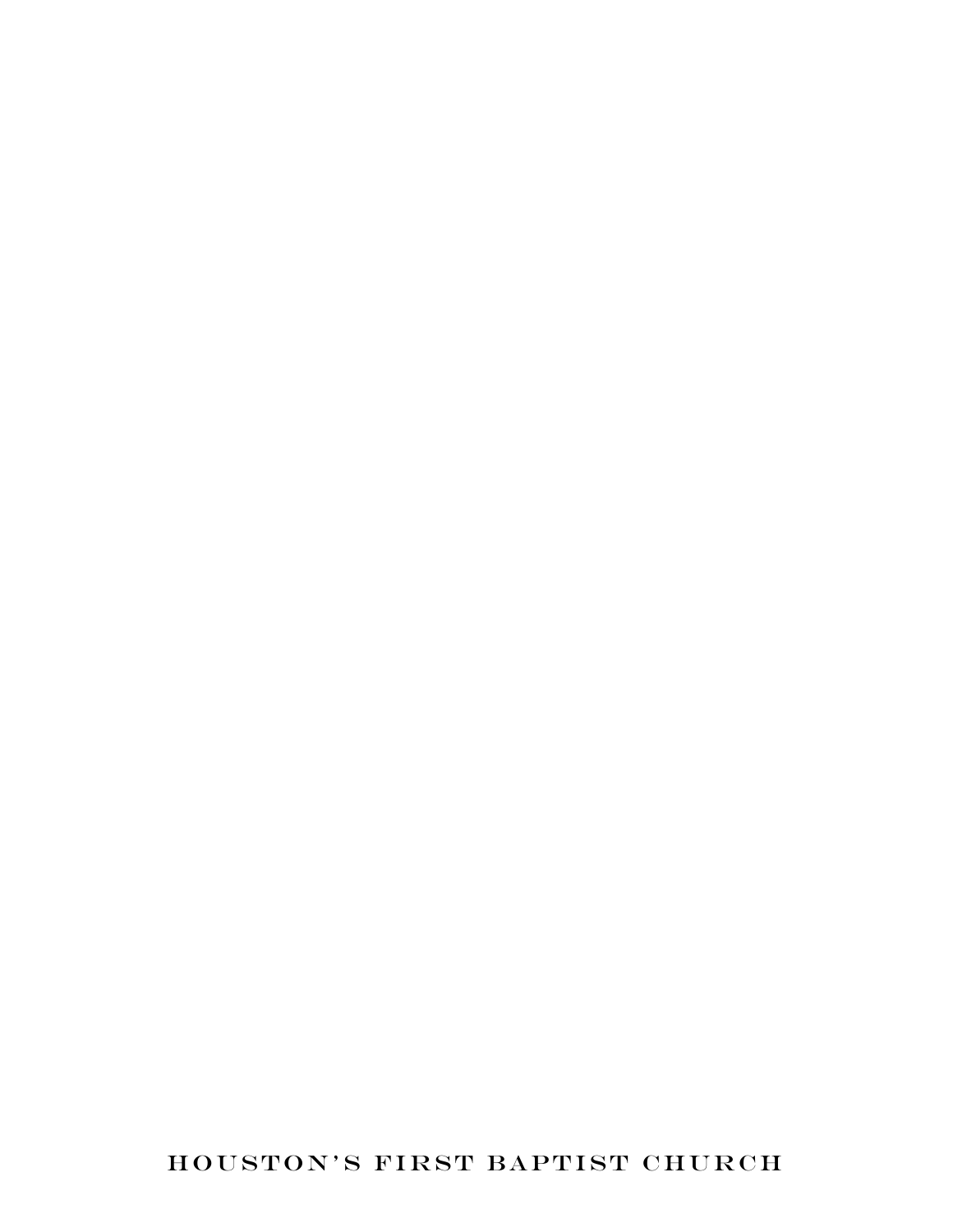#### **all information contained in this application is confidential and will only be reviewed by Stephen Ministry Leadership**

Complete each question or statement. Use a separate sheet of paper if necessary.

1. Describe your salvation experience.

2. As of today, describe your walk and relationship with Jesus Christ.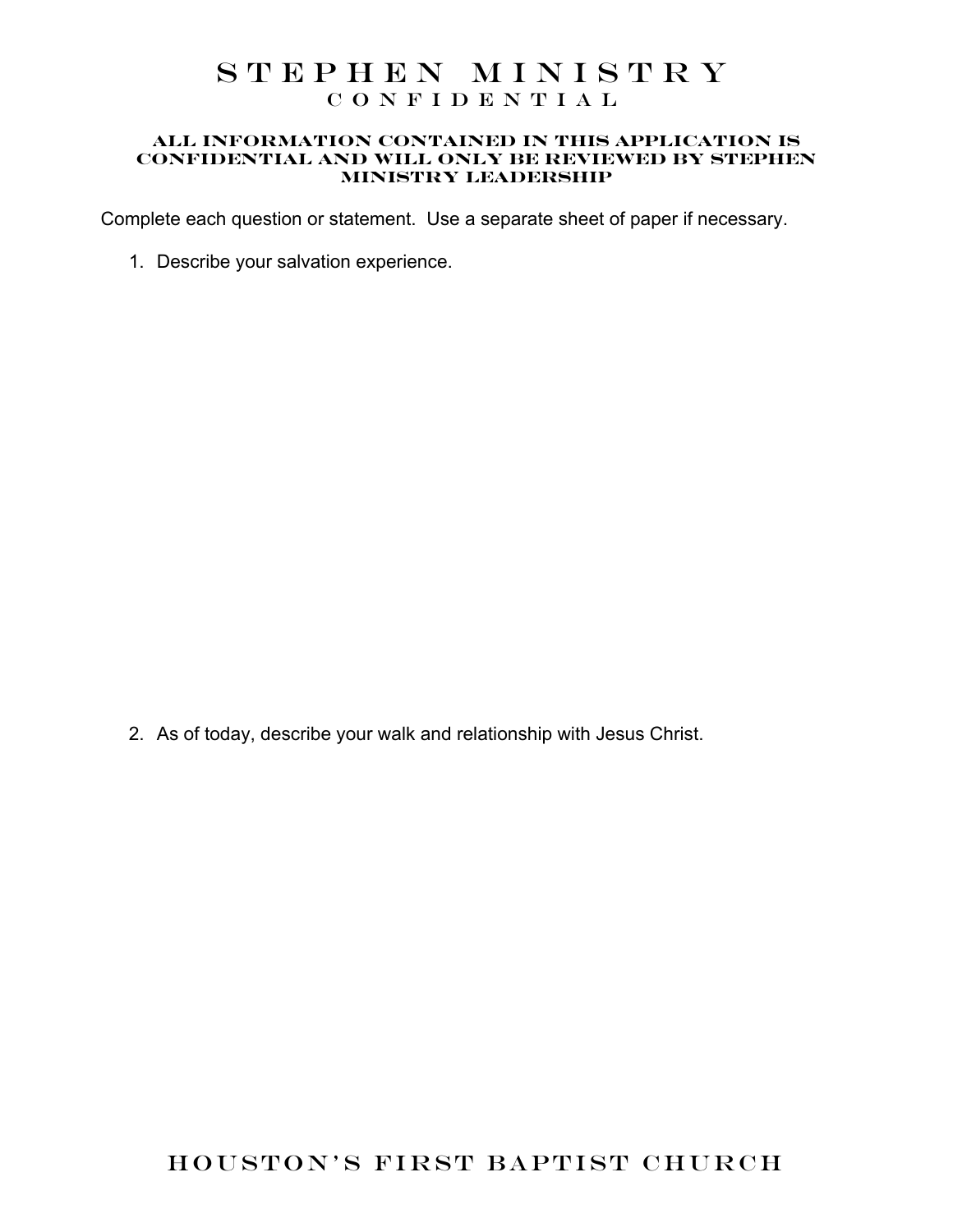3. Why are you interested in becoming a Stephen Minister?

4. What spiritual gifts or strengths do you believe God has given you that would help you serve as a Stephen Minister?

5. In what ways do you think you would personally benefit from your training and service as a Stephen Minister?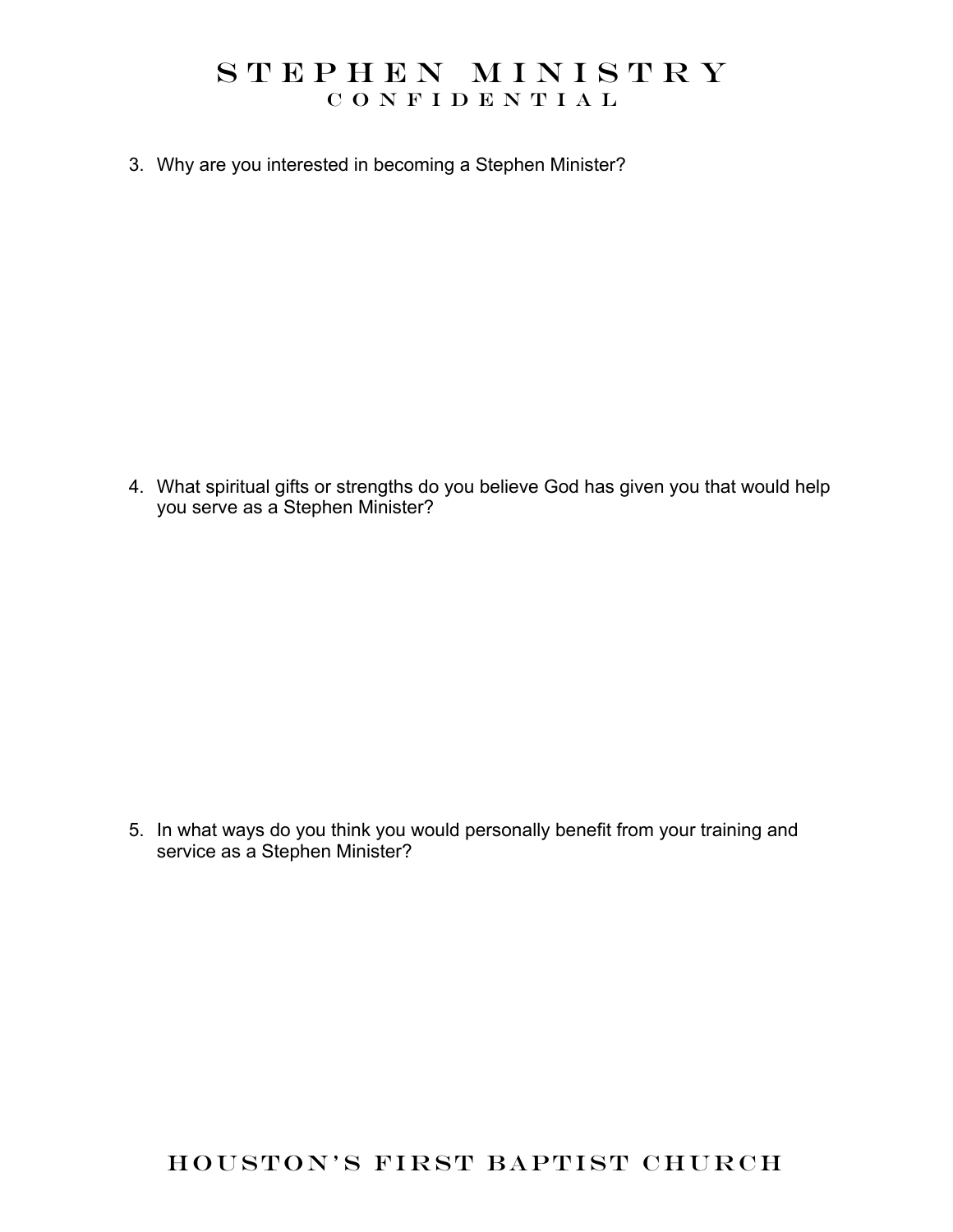6. To become a Stephen Minister you must complete 50 hours of initial training and commit to two years service as a Stephen Minister. During that two-year commitment you will be required to attend Supervision Meetings twice monthly and Continuing Education once a month in addition to your other Stephen Ministry duties. Which aspects of this will be difficult or challenging for you?

7. How would people who know you describe the way you relate to others?

8. Are you willing to commit to serve faithfully to the following?

| Yes | <b>No</b> |                                                                                                                  |
|-----|-----------|------------------------------------------------------------------------------------------------------------------|
|     |           | The initial 50 hours of training                                                                                 |
|     |           | Regular visits to your care receiver or the hospital(s) assigned (weekly or a<br>mutually agreed upon frequency) |
|     |           | Small Group Peer Supervision twice a month                                                                       |
|     |           | Continuing Education once a month                                                                                |
|     |           | Two-year commitment from the date of completion of training                                                      |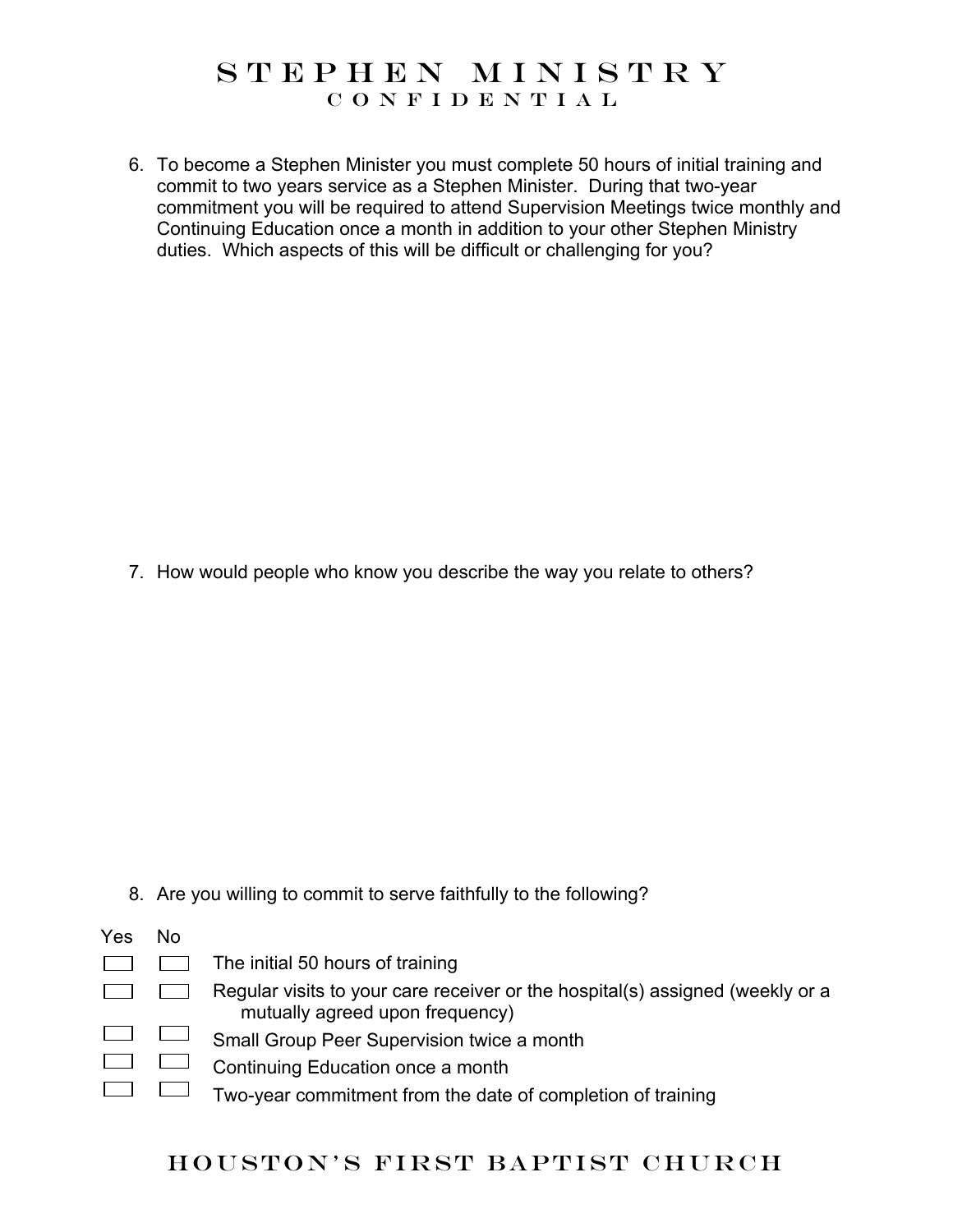Can you think of any changes that you might need to make in your life in order to fulfill this commitment?

|                                      | 9. How did you hear about Stephen Ministry?                                                                                                                                                                                          |        |                                                                                                                                       |  |  |
|--------------------------------------|--------------------------------------------------------------------------------------------------------------------------------------------------------------------------------------------------------------------------------------|--------|---------------------------------------------------------------------------------------------------------------------------------------|--|--|
| $\Box$<br>$\Box$<br>$\Box$<br>$\Box$ | <b>Weekly Guide</b><br><b>Sunday Order of Service</b><br>Mail out<br>Other                                                                                                                                                           | $\Box$ | $\neg$ P.L.A.C.E<br>Referral by a Staff Member<br>n Referral by a Stephen Minister<br>Referral by a Stephen Minister Care<br>Receiver |  |  |
|                                      | 10. Have you ever-received treatment for any emotional or psychological problems?                                                                                                                                                    |        |                                                                                                                                       |  |  |
|                                      | $No \quad \Box$<br>Yes $\Box$                                                                                                                                                                                                        |        |                                                                                                                                       |  |  |
|                                      | 11. If yes, when? (List most recent first.)                                                                                                                                                                                          |        |                                                                                                                                       |  |  |
|                                      |                                                                                                                                                                                                                                      |        |                                                                                                                                       |  |  |
|                                      |                                                                                                                                                                                                                                      |        |                                                                                                                                       |  |  |
|                                      |                                                                                                                                                                                                                                      |        |                                                                                                                                       |  |  |
|                                      | Note: If you are currently involved in regular counseling with either a licensed<br>psychologist or psychiatrist, although we may consider your application for<br>training, this may be cause for placing your application on hold. |        |                                                                                                                                       |  |  |
|                                      | 12. Were you prescribed medication during your treatment for any of the above?                                                                                                                                                       |        |                                                                                                                                       |  |  |
|                                      | $Yes \Box$<br>$No \quad \Box$                                                                                                                                                                                                        |        |                                                                                                                                       |  |  |
|                                      |                                                                                                                                                                                                                                      |        |                                                                                                                                       |  |  |
|                                      | Are you currently taking any medication for the type of problems listed above?                                                                                                                                                       |        |                                                                                                                                       |  |  |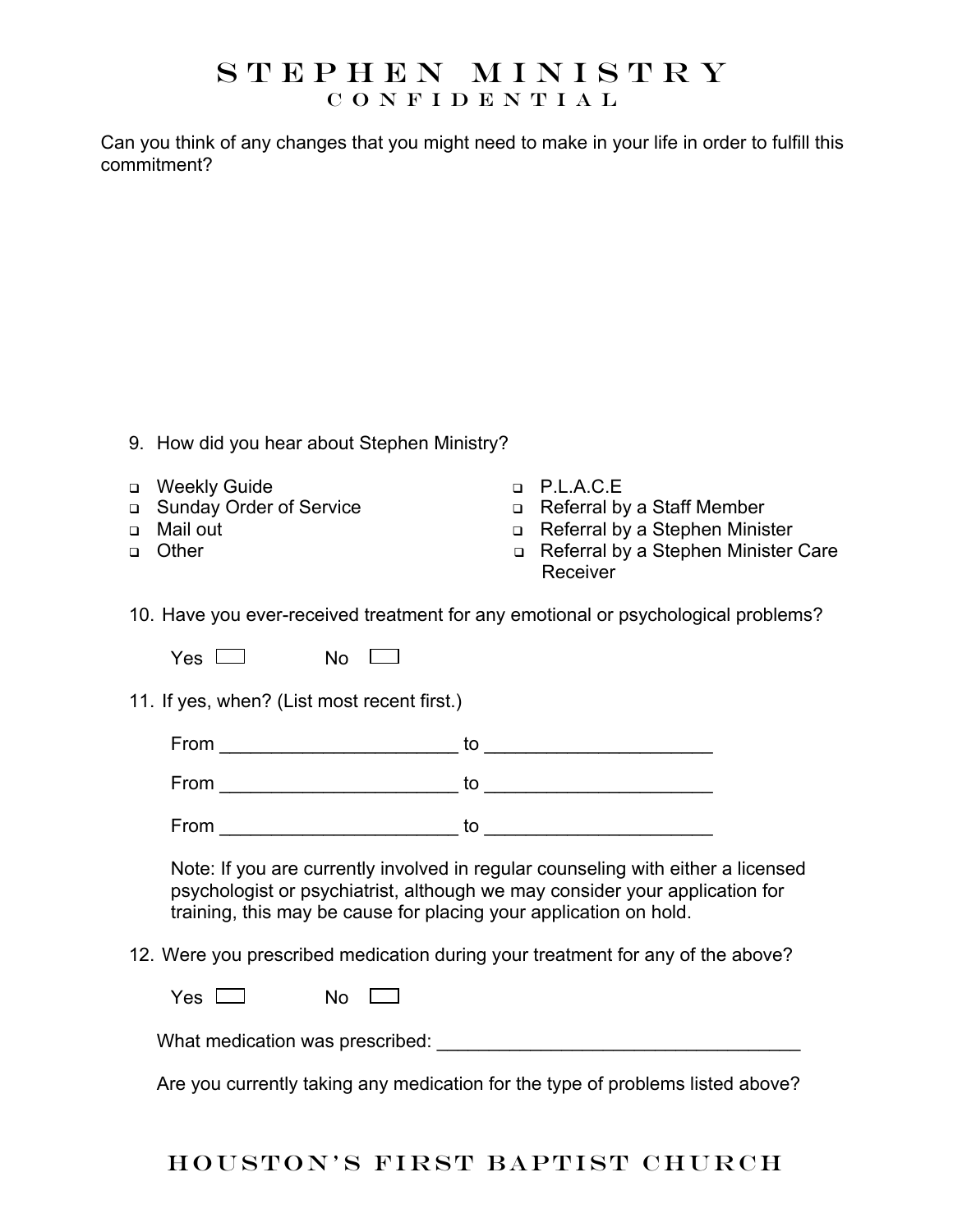#### STEPHEN MINISTRY CONFIDENTIAL  $Yes \Box$  No  $\Box$

If you answered yes to any questions numbered 9-11, the Stephen Ministry Leadership Team will speak with you about this to better understand its significance in your life and ministry.

- [**Note**: A great many caregivers have been made stronger in their care giving ministry through the care they themselves have received, including that from mental health professionals. Your Stephen Ministry Leadership Team affirms the work of mental health professionals who have helped so many individuals to experience growth and healing, and simply wants to be as fully informed as possible about their Stephen Ministers.]
- 13.Have you ever been charged with/or convicted of a crime (felony/misdemeanor)?

 $Yes \t No \t N$ 

If yes, explain in detail.

14. Please provide five references. At least two should not be members of this congregation:

| (a)          | Name |
|--------------|------|
| Address      |      |
|              |      |
| Relationship |      |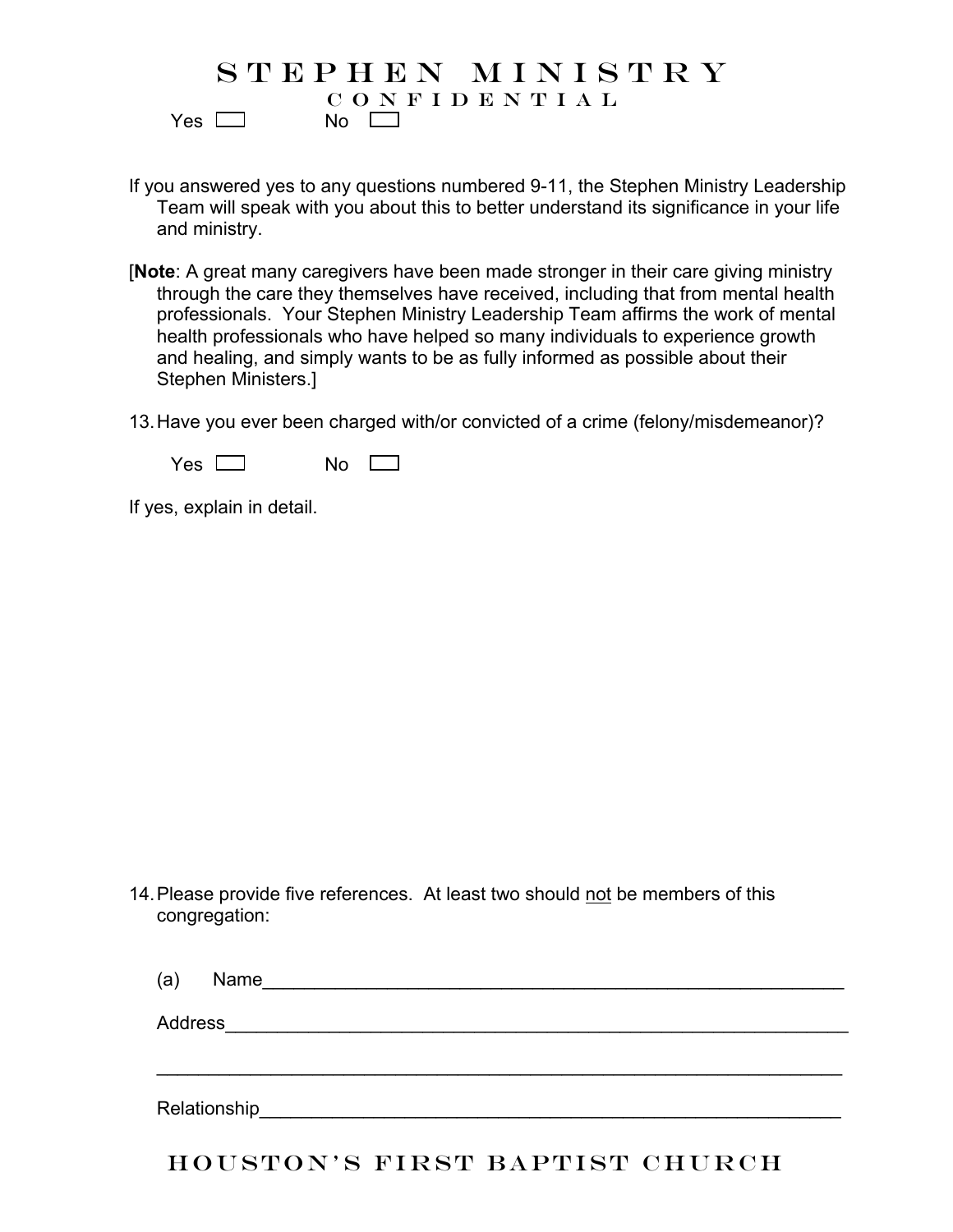|     | <b>CONFIDENTIAL</b> |                                                                                                                                                                                                                                                                                         |
|-----|---------------------|-----------------------------------------------------------------------------------------------------------------------------------------------------------------------------------------------------------------------------------------------------------------------------------------|
|     |                     | $(b)$ Name                                                                                                                                                                                                                                                                              |
|     |                     |                                                                                                                                                                                                                                                                                         |
|     |                     | (c) Name $\frac{1}{2}$ Name $\frac{1}{2}$ and $\frac{1}{2}$ and $\frac{1}{2}$ and $\frac{1}{2}$ and $\frac{1}{2}$ and $\frac{1}{2}$ and $\frac{1}{2}$ and $\frac{1}{2}$ and $\frac{1}{2}$ and $\frac{1}{2}$ and $\frac{1}{2}$ and $\frac{1}{2}$ and $\frac{1}{2}$ and $\frac{1}{2}$ and |
|     |                     |                                                                                                                                                                                                                                                                                         |
|     |                     |                                                                                                                                                                                                                                                                                         |
|     |                     |                                                                                                                                                                                                                                                                                         |
| (e) |                     |                                                                                                                                                                                                                                                                                         |
|     |                     |                                                                                                                                                                                                                                                                                         |

#### HOUSTON'S FIRST BAPTIST CHURCH